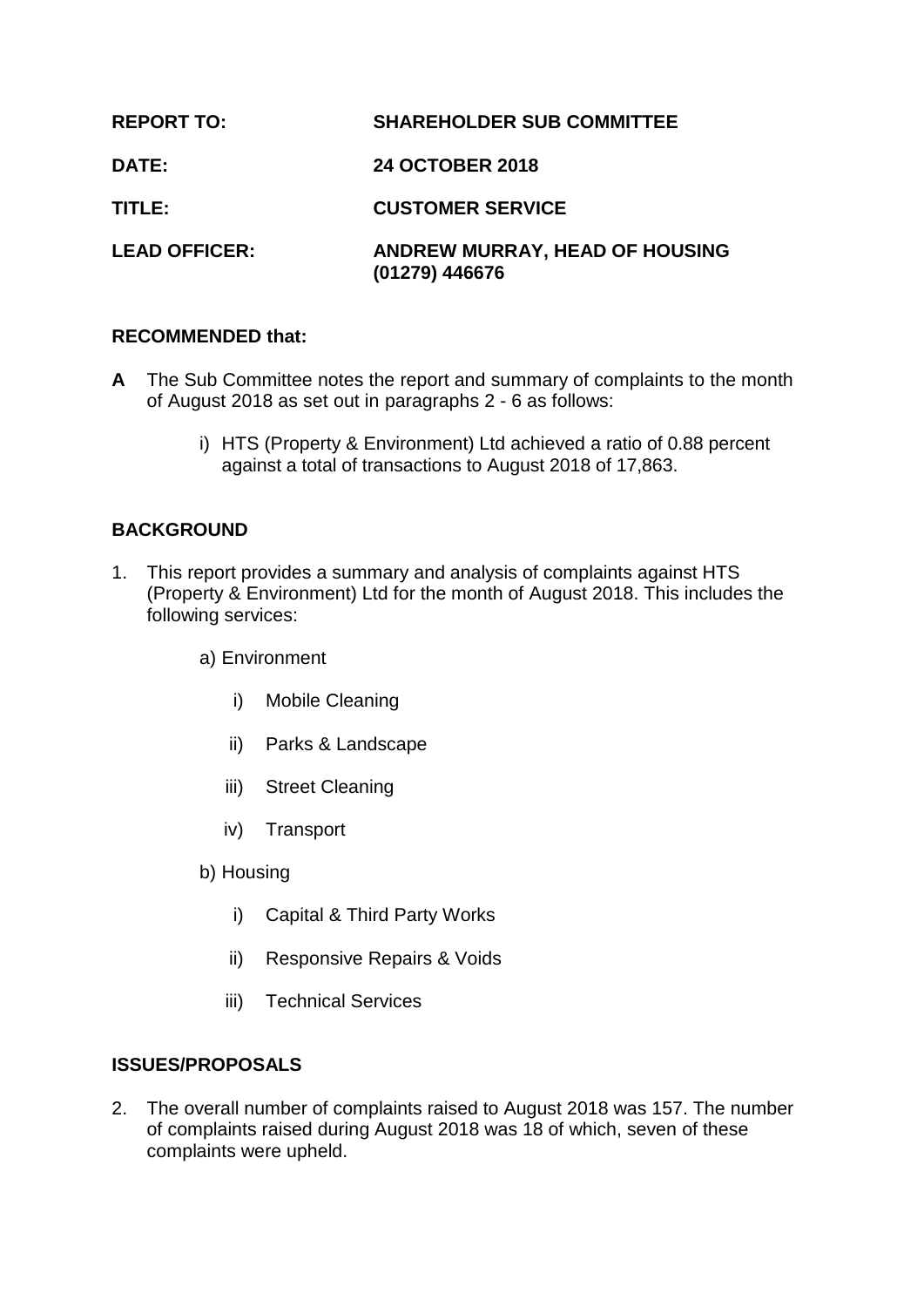- 3. Ongoing scrutiny of processes has led to a marked improvement in both the number of complaints, and particularly improving enquiries regarding the delays in works to be completed.
- 4. The main areas of development remain ensuring effective communication is maintained and timely responses provided to enquiries so that issues are resolved. A targeted audit of complaints is carried out fortnightly to identify areas of improvement on the quality of responses to residents at stage one. A detailed analysis of complaints is reported regularly at the formal Joint Performance Review Meetings (JPRM).
- 5. In addition, HTS (Property & Environment) Ltd have been contacting customers who have raised a complaint and depending upon the nature of the complaint to establish whether they were actually complaints or enquiries. For August 2018, 11 telephone calls were made, which led to five complaints being withdrawn.
- 6. Detailed analysis of complaints is reported regularly at the formal JPRM with any relevant trends noted and responded Members' enquiries and reports for August 2018 identified 32 enquiries. Member enquiries are reviewed daily and all were completed within the allocated response time. However two enquiries were not closed on the system. No identified significant trends have been identified within the report. A summary of members' enquiries in August is outlined in Appendix A.

#### **IMPLICATIONS**

**Place (Includes Sustainability)** None specific. **Author: Jane Greer, Head of Community Wellbeing on behalf of Graeme Bloomer, Head of Place**

**Finance (Includes ICT)** None specific. **Author: Simon Freeman, Head of Finance**

**Housing** As outlined in the report. **Author: Andrew Murray, Head of Housing**

**Community Wellbeing (Includes Equalities and Social Inclusion)** None specific. **Author: Jane Greer, Head of Community Wellbeing**

**Governance (Includes HR)** None specific. **Author: Colleen O'Boyle, Interim Head of Governance**